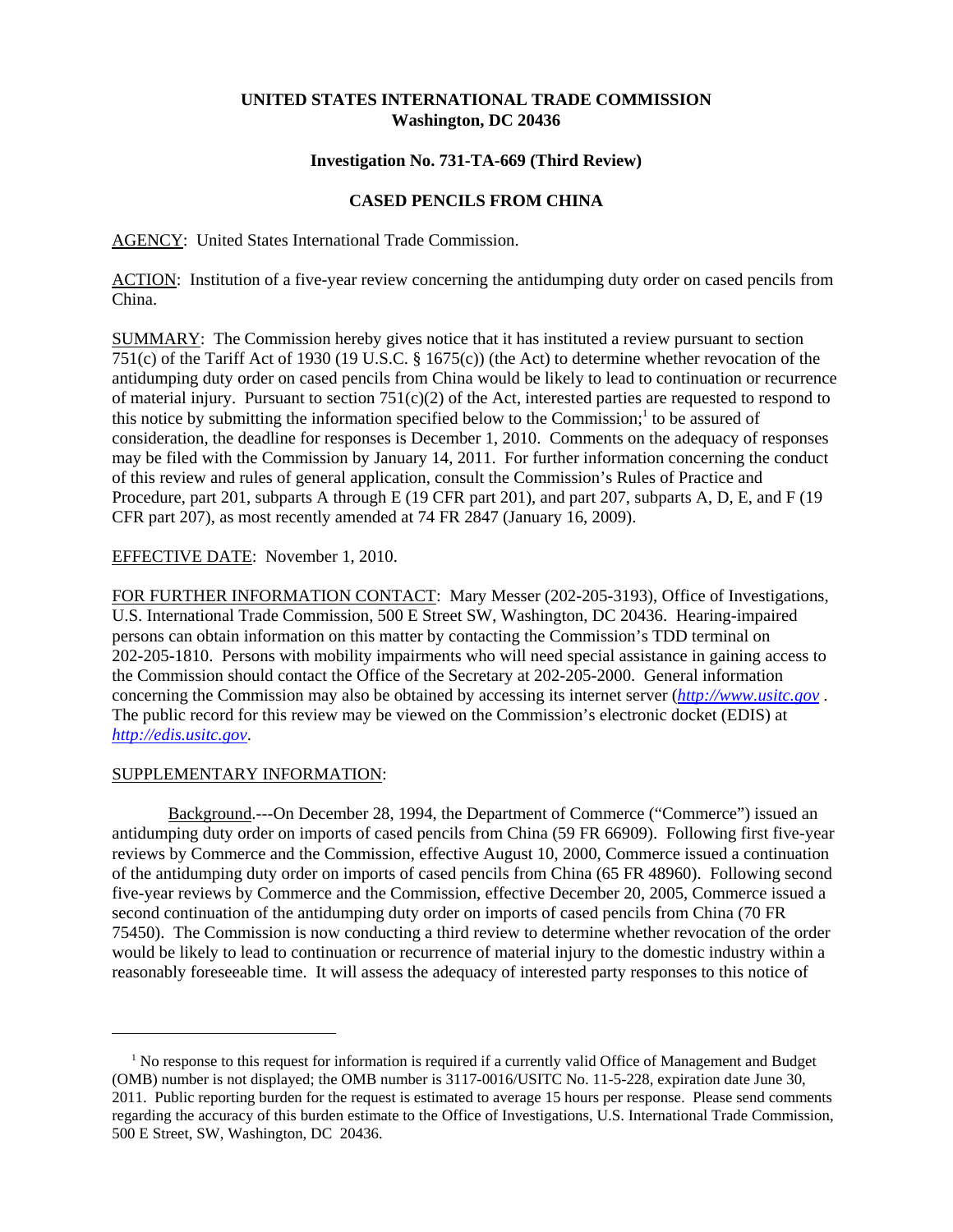institution to determine whether to conduct a full review or an expedited review. The Commission's determination in any expedited review will be based on the facts available, which may include information provided in response to this notice.

Definitions.--The following definitions apply to this review:

- (1) *Subject Merchandise* is the class or kind of merchandise that is within the scope of the five-year review, as defined by Commerce.
- (2) The *Subject Country* in this review is China..
- (3) The *Domestic Like Product* is the domestically produced product or products which are like, or in the absence of like, most similar in characteristics and uses with, the *Subject Merchandise*. In its original determination and its expedited first and second five-year review determinations, the Commission defined the *Domestic Like Product* as all cased pencils, coextensive with Commerce's scope.
- (4) The *Domestic Industry* is the U.S. producers as a whole of the *Domestic Like Product*, or those producers whose collective output of the *Domestic Like Product* constitutes a major proportion of the total domestic production of the product. In its original determination and its expedited first and second five-year review determinations, the Commission defined the *Domestic Industry* as all domestic producers of cased pencils. In its original determination, the Commission excluded one domestic producer, Pentech, from the *Domestic Industry* under the related parties provision.
- (5) An *Importer* is any person or firm engaged, either directly or through a parent company or subsidiary, in importing the *Subject Merchandise* into the United States from a foreign manufacturer or through its selling agent.

Participation in the review and public service list.--Persons, including industrial users of the *Subject Merchandise* and, if the merchandise is sold at the retail level, representative consumer organizations, wishing to participate in the review as parties must file an entry of appearance with the Secretary to the Commission, as provided in section 201.11(b)(4) of the Commission's rules, no later than 21 days after publication of this notice in the *Federal Register*. The Secretary will maintain a public service list containing the names and addresses of all persons, or their representatives, who are parties to the review.

Former Commission employees who are seeking to appear in Commission five-year reviews are advised that they may appear in a review even if they participated personally and substantially in the corresponding underlying original investigation. The Commission's designated agency ethics official has advised that a five-year review is not considered the "same particular matter" as the corresponding underlying original investigation for purposes of 18 U.S.C. § 207, the post employment statute for Federal employees, and Commission rule 201.15(b)(19 CFR § 201.15(b)), 73 FR 24609 (May 5, 2008). This advice was developed in consultation with the Office of Government Ethics. Consequently, former employees are not required to seek Commission approval to appear in a review under Commission rule 19 CFR § 201.15, even if the corresponding underlying original investigation was pending when they were Commission employees. For further ethics advice on this matter, contact Carol McCue Verratti, Deputy Agency Ethics Official, at 202-205-3088.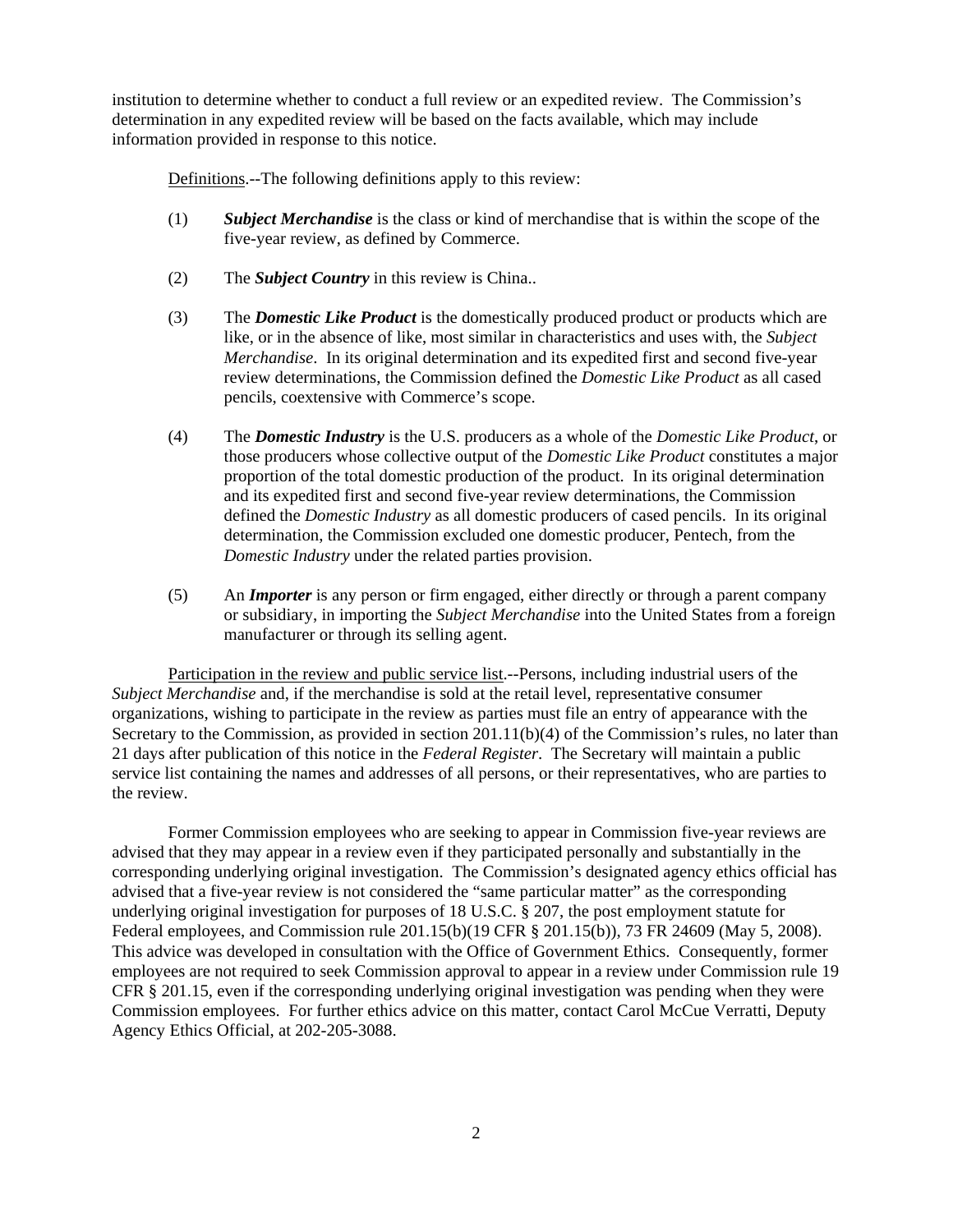Limited disclosure of business proprietary information (BPI) under an administrative protective order (APO) and APO service list.--Pursuant to section 207.7(a) of the Commission's rules, the Secretary will make BPI submitted in this review available to authorized applicants under the APO issued in the review, provided that the application is made no later than 21 days after publication of this notice in the *Federal Register*. Authorized applicants must represent interested parties, as defined in 19 U.S.C. § 1677(9), who are parties to the review. A separate service list will be maintained by the Secretary for those parties authorized to receive BPI under the APO.

Certification.--Pursuant to section 207.3 of the Commission's rules, any person submitting information to the Commission in connection with this review must certify that the information is accurate and complete to the best of the submitter's knowledge. In making the certification, the submitter will be deemed to consent, unless otherwise specified, for the Commission, its employees, and contract personnel to use the information provided in any other reviews or investigations of the same or comparable products which the Commission conducts under Title VII of the Act, or in internal audits and investigations relating to the programs and operations of the Commission pursuant to 5 U.S.C. Appendix 3.

Written submissions.--Pursuant to section 207.61 of the Commission's rules, each interested party response to this notice must provide the information specified below. The deadline for filing such responses is December 1, 2010. Pursuant to section 207.62(b) of the Commission's rules, eligible parties (as specified in Commission rule  $207.62(b)(1)$ ) may also file comments concerning the adequacy of responses to the notice of institution and whether the Commission should conduct an expedited or full review. The deadline for filing such comments is January 14, 2011. All written submissions must conform with the provisions of sections 201.8 and 207.3 of the Commission's rules and any submissions that contain BPI must also conform with the requirements of sections 201.6 and 207.7 of the Commission's rules. The Commission's rules do not authorize filing of submissions with the Secretary by facsimile or electronic means, except to the extent permitted by section 201.8 of the Commission's rules, as amended, 67 FR 68036 (November 8, 2002). Also, in accordance with sections 201.16(c) and 207.3 of the Commission's rules, each document filed by a party to the review must be served on all other parties to the review (as identified by either the public or APO service list as appropriate), and a certificate of service must accompany the document (if you are not a party to the review you do not need to serve your response).

Inability to provide requested information.--Pursuant to section 207.61(c) of the Commission's rules, any interested party that cannot furnish the information requested by this notice in the requested form and manner shall notify the Commission at the earliest possible time, provide a full explanation of why it cannot provide the requested information, and indicate alternative forms in which it can provide equivalent information. If an interested party does not provide this notification (or the Commission finds the explanation provided in the notification inadequate) and fails to provide a complete response to this notice, the Commission may take an adverse inference against the party pursuant to section 776(b) of the Act in making its determination in the review.

INFORMATION TO BE PROVIDED IN RESPONSE TO THIS NOTICE OF INSTITUTION: As used below, the term "firm" includes any related firms.

- (1) The name and address of your firm or entity (including World Wide Web address) and name, telephone number, fax number, and E-mail address of the certifying official.
- (2) A statement indicating whether your firm/entity is a U.S. producer of the *Domestic Like Product*, a U.S. union or worker group, a U.S. importer of the *Subject Merchandise*, a foreign producer or exporter of the *Subject Merchandise*, a U.S. or foreign trade or business association, or another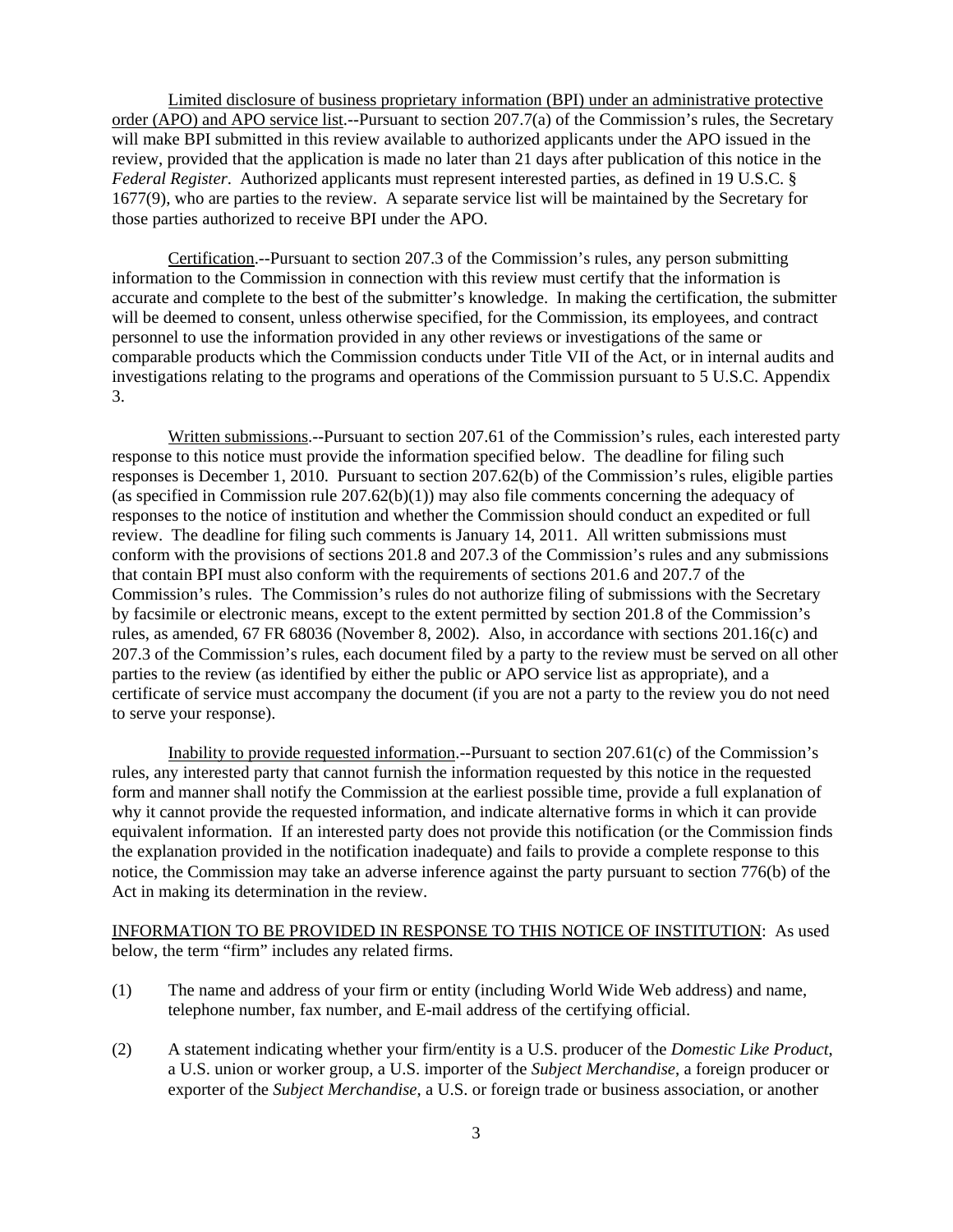interested party (including an explanation). If you are a union/worker group or trade/business association, identify the firms in which your workers are employed or which are members of your association.

- (3) A statement indicating whether your firm/entity is willing to participate in this review by providing information requested by the Commission.
- (4) A statement of the likely effects of the revocation of the antidumping duty order on the *Domestic Industry* in general and/or your firm/entity specifically. In your response, please discuss the various factors specified in section 752(a) of the Act (19 U.S.C. § 1675a(a)) including the likely volume of subject imports, likely price effects of subject imports, and likely impact of imports of *Subject Merchandise* on the *Domestic Industry*.
- (5) A list of all known and currently operating U.S. producers of the *Domestic Like Product*. Identify any known related parties and the nature of the relationship as defined in section 771(4)(B) of the Act (19 U.S.C. § 1677(4)(B)).
- (6) A list of all known and currently operating U.S. importers of the *Subject Merchandise* and producers of the *Subject Merchandise* in the *Subject Country* that currently export or have exported *Subject Merchandise* to the United States or other countries after 2004.
- (7) A list of 3-5 leading purchasers in the U.S. market for the *Domestic Like Product* and the *Subject Merchandise* (including street address, World Wide Web address, and the name, telephone number, fax number, and E-mail address of a responsible official at each firm).
- (8) A list of known sources of information on national or regional prices for the *Domestic Like Product* or the *Subject Merchandise* in the U.S. or other markets.
- (9) If you are a U.S. producer of the *Domestic Like Product*, provide the following information on your firm's operations on that product during calendar year 2009, except as noted (report quantity data in gross and value data in U.S. dollars, f.o.b. plant). If you are a union/worker group or trade/business association, provide the information, on an aggregate basis, for the firms in which your workers are employed/which are members of your association.
	- (a) Production (quantity) and, if known, an estimate of the percentage of total U.S. production of the *Domestic Like Product* accounted for by your firm's(s') production;
	- (b) Capacity (quantity) of your firm to produce the *Domestic Like Product* (i.e., the level of production that your establishment(s) could reasonably have expected to attain during the year, assuming normal operating conditions (using equipment and machinery in place and ready to operate), normal operating levels (hours per week/weeks per year), time for downtime, maintenance, repair, and cleanup, and a typical or representative product mix);
	- (c) the quantity and value of U.S. commercial shipments of the *Domestic Like Product* produced in your U.S. plant(s); and
	- (d) the quantity and value of U.S. internal consumption/company transfers of the *Domestic Like Product* produced in your U.S. plant(s).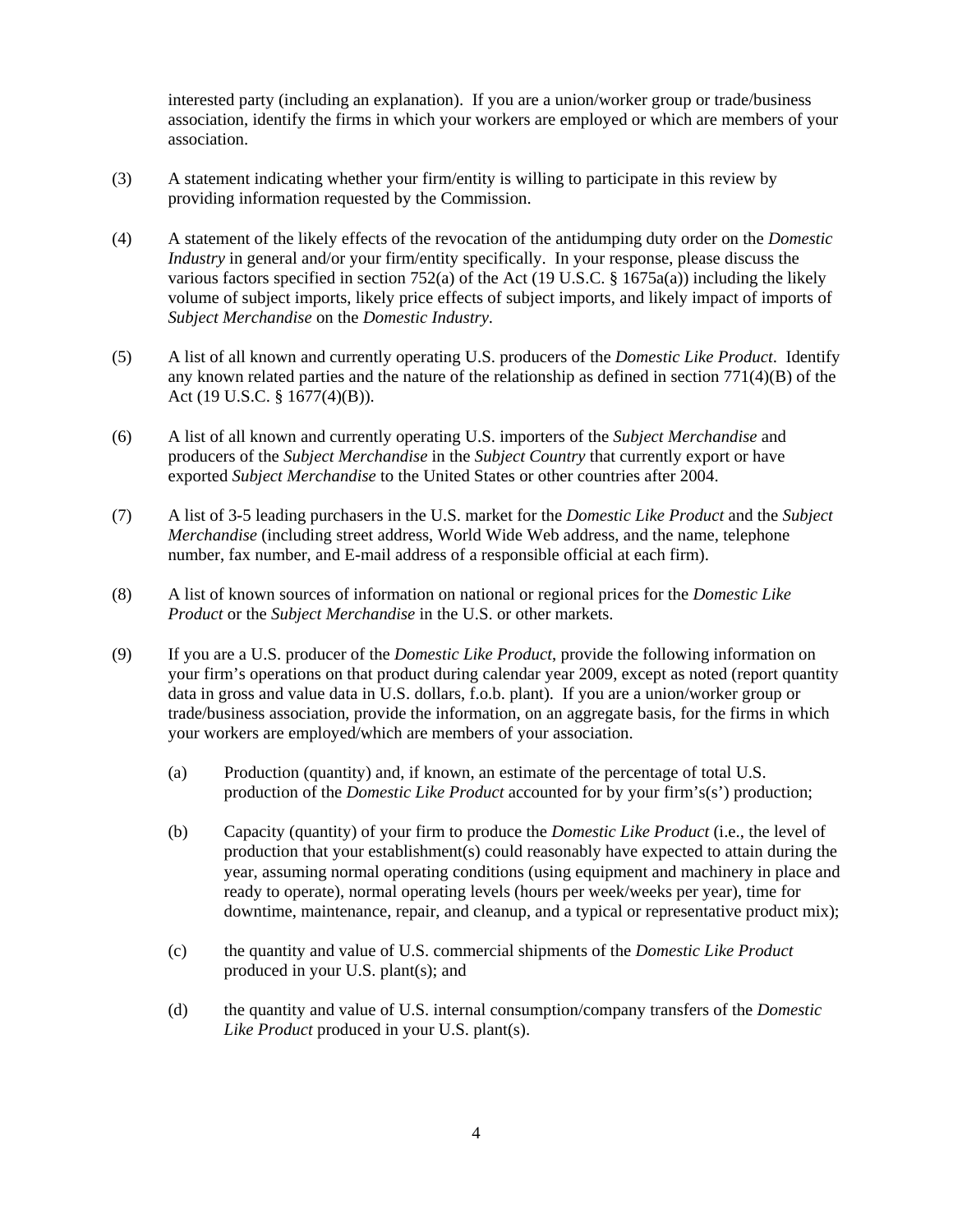- (e) the value of (i) net sales, (ii) cost of goods sold (COGS), (iii) gross profit, (iv) selling, general and administrative (SG&A) expenses, and (v) operating income of the *Domestic Like Product* produced in your U.S. plant(s) (include both U.S. and export commercial sales, internal consumption, and company transfers) for your most recently completed fiscal year (identify the date on which your fiscal year ends).
- (10) If you are a U.S. importer or a trade/business association of U.S. importers of the *Subject Merchandise* from the *Subject Country*, provide the following information on your firm's(s') operations on that product during calendar year 2009 (report quantity data in gross and value data in U.S. dollars). If you are a trade/business association, provide the information, on an aggregate basis, for the firms which are members of your association.
	- (a) The quantity and value (landed, duty-paid but not including antidumping duties) of U.S. imports and, if known, an estimate of the percentage of total U.S. imports of *Subject Merchandise* from the *Subject Country* accounted for by your firm's(s') imports;
	- (b) the quantity and value (f.o.b. U.S. port, including antidumping duties) of U.S. commercial shipments of *Subject Merchandise* imported from the *Subject Country*; and
	- (c) the quantity and value (f.o.b. U.S. port, including antidumping duties) of U.S. internal consumption/company transfers of *Subject Merchandise* imported from the *Subject Country*.
- (11) If you are a producer, an exporter, or a trade/business association of producers or exporters of the *Subject Merchandise* in the *Subject Country*, provide the following information on your firm's(s') operations on that product during calendar year 2009 (report quantity data in gross and value data in U.S. dollars, landed and duty-paid at the U.S. port but not including antidumping duties). If you are a trade/business association, provide the information, on an aggregate basis, for the firms which are members of your association.
	- (a) Production (quantity) and, if known, an estimate of the percentage of total production of *Subject Merchandise* in the *Subject Country* accounted for by your firm's(s') production; and
	- (b) Capacity (quantity) of your firm to produce the *Subject Merchandise* in the *Subject Country* (i.e., the level of production that your establishment(s) could reasonably have expected to attain during the year, assuming normal operating conditions (using equipment and machinery in place and ready to operate), normal operating levels (hours per week/weeks per year), time for downtime, maintenance, repair, and cleanup, and a typical or representative product mix); and
	- (c) the quantity and value of your firm's(s') exports to the United States of *Subject Merchandise* and, if known, an estimate of the percentage of total exports to the United States of *Subject Merchandise* from the *Subject Country* accounted for by your firm's(s') exports.
- (12) Identify significant changes, if any, in the supply and demand conditions or business cycle for the *Domestic Like Product* that have occurred in the United States or in the market for the *Subject Merchandise* in the *Subject Country* after 2004, and significant changes, if any, that are likely to occur within a reasonably foreseeable time. Supply conditions to consider include technology;